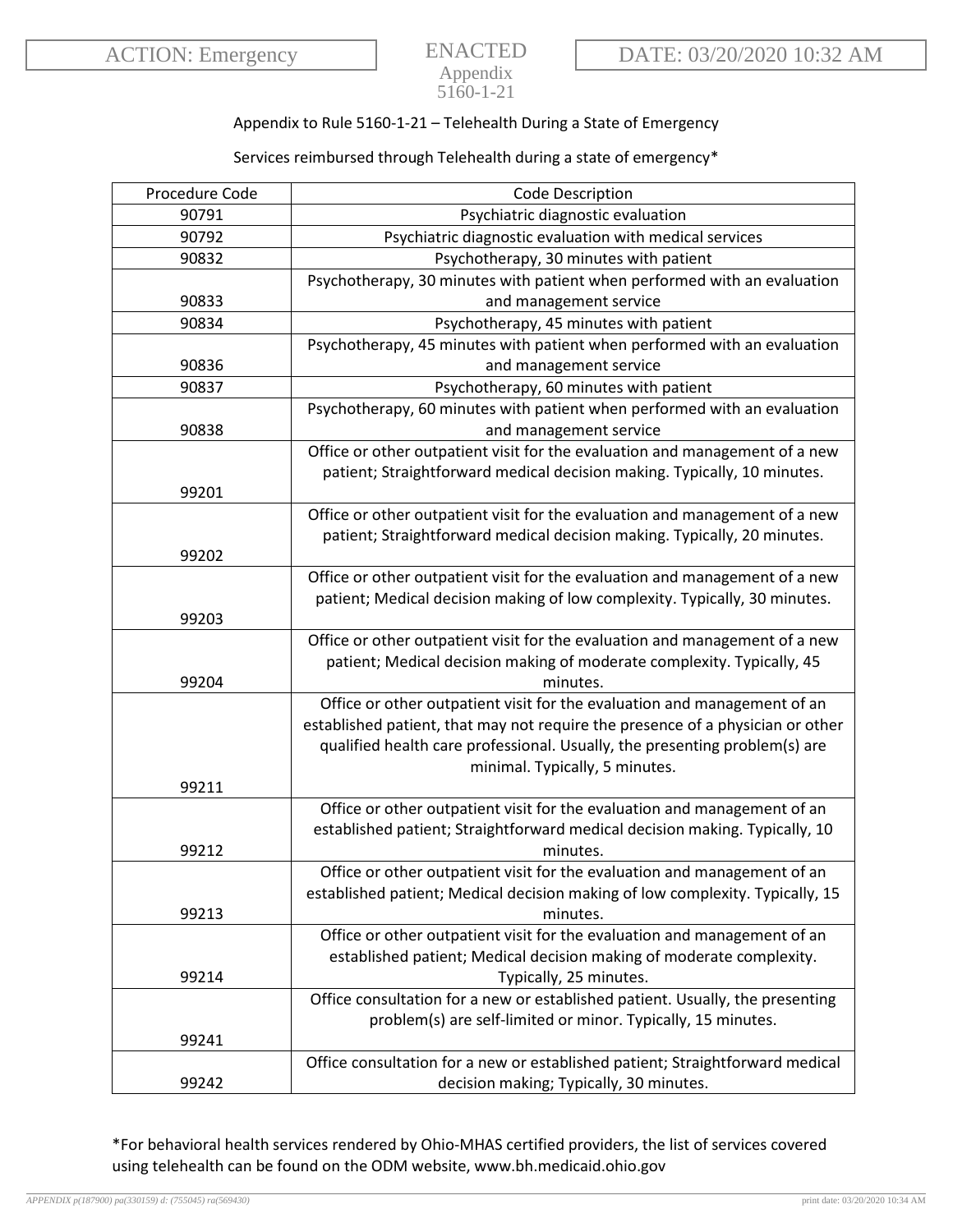|       | Office consultation for a new or established patient; Medical decision making                                                                            |
|-------|----------------------------------------------------------------------------------------------------------------------------------------------------------|
| 99243 | of low complexity. Typically, 40 minutes.                                                                                                                |
|       | Office consultation for a new or established patient; Medical decision making                                                                            |
| 99244 | of moderate complexity. Typically, 60 minutes.                                                                                                           |
|       | Office consultation for a new or established patient; Medical decision making                                                                            |
| 99245 | of high complexity. Typically, 80 minutes.                                                                                                               |
|       | Inpatient consultation for a new or established patient; straightforward                                                                                 |
| 99251 | medical decision making. Typically, 20 minutes.                                                                                                          |
|       | Inpatient consultation for a new or established patient; Straightforward                                                                                 |
| 99252 | medical decision making. Typically, 40 minutes.                                                                                                          |
|       | Inpatient consultation for a new or established patient; medical decision                                                                                |
| 99253 | making of low complexity. Typically, 55 minutes.                                                                                                         |
|       | Inpatient consultation for a new or established patient; medical decision                                                                                |
| 99254 | making of moderate complexity. Typically, 80 minutes.                                                                                                    |
|       | Inpatient consultation for a new or established patient; medical decision                                                                                |
| 99255 | making of high complexity. Typically, 110 minutes.                                                                                                       |
|       | Emergency department visit for the evaluation and management of a patient;                                                                               |
| 99281 | Usually, the presenting problem(s) are self limited or minor.                                                                                            |
|       | Emergency department visit for the evaluation and management of a patient;                                                                               |
| 99282 | Usually, the presenting problem(s) are of low to moderate severity.                                                                                      |
|       | Emergency department visit for the evaluation and management of a patient;                                                                               |
| 99283 | Usually, the presenting problem(s) are of moderate severity.                                                                                             |
|       | Emergency department visit for the evaluation and management of a patient;                                                                               |
|       | Usually, the presenting problem(s) are of high severity, and require urgent                                                                              |
|       | evaluation by the physician, or other qualified health care professionals but do                                                                         |
| 99284 | not pose an immediate significant threat to life or physiologic function.                                                                                |
|       | Emergency department visit for the evaluation and management of a patient;                                                                               |
|       | Usually, the presenting problem(s) are of high severity and pose an immediate                                                                            |
| 99285 | significant threat to life or physiologic function.                                                                                                      |
|       | Psychological or neuropsychological test administration and scoring by                                                                                   |
|       | physician or other qualified health care professional, two or more tests, any                                                                            |
| 96136 | method; first 30 minutes                                                                                                                                 |
|       | Psychological or neuropsychological test administration and scoring by                                                                                   |
|       | physician or other qualified health care professional, two or more tests, any                                                                            |
|       | method; each additional 30 minutes (List separately in addition to code for                                                                              |
| 96137 | primary procedure)                                                                                                                                       |
|       | Psychological testing evaluation services by physician or other qualified health                                                                         |
|       | care professional, including integration of patient data, interpretation of                                                                              |
|       | standardized test results and clinical data, clinical decision making, treatment<br>planning and report, and interactive feedback to the patient, family |
| 96130 | member(s) or caregiver(s), when performed; first hour                                                                                                    |
|       | Psychological testing evaluation services by physician or other qualified health                                                                         |
|       | care professional, including integration of patient data, interpretation of                                                                              |
|       | standardized test results and clinical data, clinical decision making, treatment                                                                         |
|       | planning and report, and interactive feedback to the patient, family                                                                                     |
| 96131 | member(s) or caregiver(s), when performed; each additional hour                                                                                          |
|       |                                                                                                                                                          |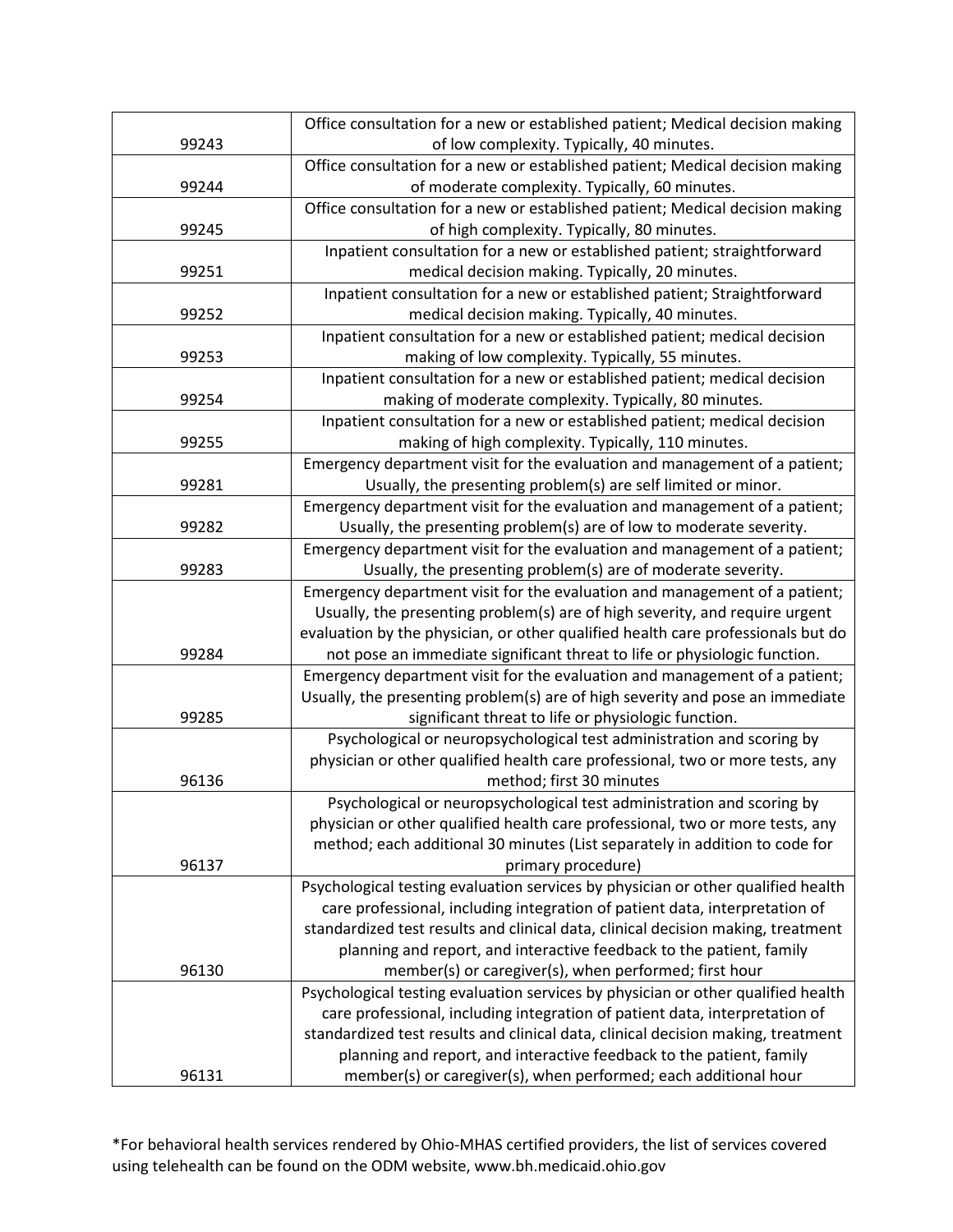|       | Developmental test administration (including assessment of fine and/or gross    |
|-------|---------------------------------------------------------------------------------|
|       | motor, language, cognitive level, social, memory and/or executive functions     |
|       | by standardized developmental instruments when performed), by physician or      |
|       | other qualified health care professional, with interpretation and report; first |
| 96112 | hour                                                                            |
|       | Developmental test administration (including assessment of fine and/or gross    |
|       | motor, language, cognitive level, social, memory and/or executive functions     |
|       | by standardized developmental instruments when performed), by physician or      |
|       | other qualified health care professional, with interpretation and report; each  |
| 96113 | additional 30 minutes                                                           |
|       | Neurobehavioral status exam (clinical assessment of thinking, reasoning and     |
|       | judgment, [eg, acquired knowledge, attention, language, memory, planning        |
|       | and problem solving, and visual spatial abilities]), by physician or other      |
|       | qualified health care professional, both face-to-face time with the patient and |
| 96116 | time interpreting test results and preparing the report; first hour             |
|       | Neurobehavioral status exam (clinical assessment of thinking, reasoning and     |
|       | judgment, [eg, acquired knowledge, attention, language, memory, planning        |
|       | and problem solving, and visual spatial abilities]), by physician or other      |
|       | qualified health care professional, both face-to-face time with the patient and |
| 96121 | time interpreting test results and preparing the report; each additional hour   |
|       | Neuropsychological testing evaluation services by physician or other qualified  |
|       | health care professional, including integration of patient data, interpretation |
|       | of standardized test results and clinical data, clinical decision making,       |
|       | treatment planning and report, and interactive feedback to the patient, family  |
| 96132 | member(s) or caregiver(s), when performed; first hour                           |
|       | Neuropsychological testing evaluation services by physician or other qualified  |
|       | health care professional, including integration of patient data, interpretation |
|       | of standardized test results and clinical data, clinical decision making,       |
|       | treatment planning and report, and interactive feedback to the patient, family  |
| 96133 | member(s) or caregiver(s), when performed; each additional hour                 |
|       | Smoking and tobacco use cessation counseling visit; intermediate, greater       |
| 99406 | than 3 minutes up to 10 minutes                                                 |
|       | Smoking and tobacco use cessation counseling visit; intensive, greater than 10  |
| 99407 | minutes                                                                         |
|       | Brief communication technology-based service, e.g., virtual check-in, by a      |
|       | physician or other qualified health care professional who can report            |
|       | evaluation and management services, provided to an established patient, not     |
|       | originating from a related E/M service provided within the previous 7 days nor  |
|       | leading to an E/M service or procedure within the next 24 hours or soonest      |
| G2012 | available appointment; 5-10 minutes of medical discussion                       |
|       | Remote evaluation of recorded video and/or images submitted by an               |
|       | established patient (e.g., store and forward), including interpretation with    |
|       | follow-up with the patient within 24 business hours, not originating from a     |
|       | related E/M service provided within the previous 7 days nor leading to an E/M   |
|       | service or procedure within the next 24 hours or soonest available              |
| G2010 | appointment                                                                     |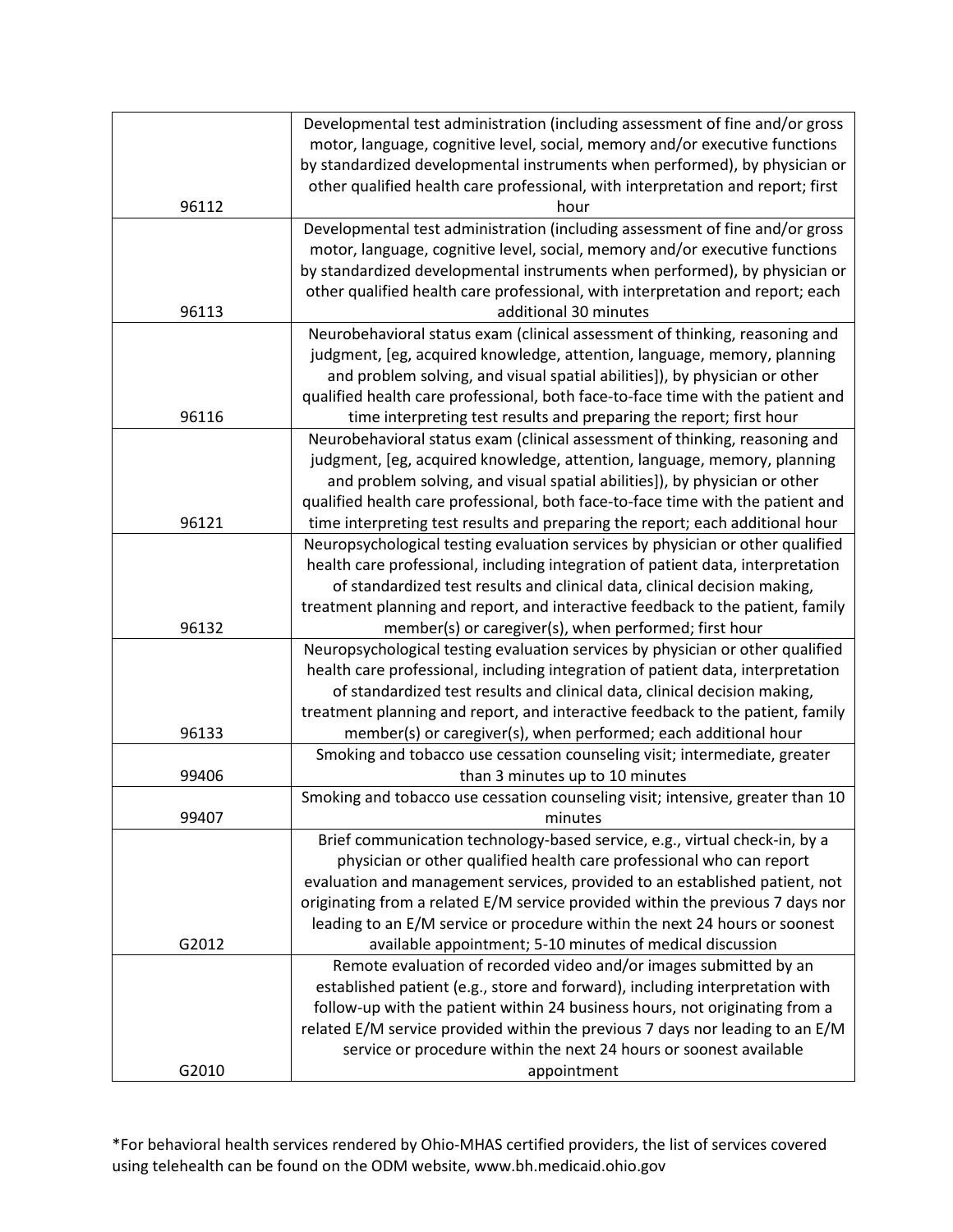|       | Follow-up inpatient consultation, limited, physicians typically spend 15                                                                             |
|-------|------------------------------------------------------------------------------------------------------------------------------------------------------|
| G0406 | minutes communicating with the patient via telehealth                                                                                                |
|       | Follow-up inpatient consultation, intermediate, physicians typically spend 25                                                                        |
| G0407 | minutes communicating with the patient via telehealth                                                                                                |
|       | Follow-up inpatient consultation, complex, physicians typically spend 35                                                                             |
| G0408 | minutes communicating with the patient via telehealth                                                                                                |
|       | Telehealth consultation, emergency department or initial inpatient, typically                                                                        |
| G0425 | 30 minutes communicating with the patient via telehealth                                                                                             |
|       | Telehealth consultation, emergency department or initial inpatient, typically                                                                        |
| G0426 | 50 minutes communicating with the patient via telehealth                                                                                             |
|       | Telehealth consultation, emergency department or initial inpatient, typically                                                                        |
| G0427 | 70 minutes or more communicating with the patient via telehealth                                                                                     |
|       | Online digital evaluation and management service, for an established patient,                                                                        |
| 99421 | for up to 7 days, cumulative time during the 7 days; 5-10 minutes                                                                                    |
|       | Online digital evaluation and management service, for an established patient,                                                                        |
| 99422 | for up to 7 days, cumulative time during the 7 days; 11-20 minutes                                                                                   |
|       | Online digital evaluation and management service, for an established patient,                                                                        |
| 99423 | for up to 7 days, cumulative time during the 7 days; 21 or more minutes                                                                              |
|       | Telephone evaluation and management service by a physician or other                                                                                  |
|       | qualified health care professional who may report evaluation and                                                                                     |
|       | management services provided to an established patient, parent, or guardian                                                                          |
|       | not originating from a related E/M service provided within the previous 7 days                                                                       |
|       | nor leading to an E/M service or procedure within the next 24 hours or                                                                               |
| 99441 | soonest available appointment; 5-10 minutes of medical discussion                                                                                    |
|       | Telephone evaluation and management service by a physician or other                                                                                  |
|       | qualified health care professional who may report evaluation and                                                                                     |
|       | management services provided to an established patient, parent, or guardian                                                                          |
|       | not originating from a related E/M service provided within the previous 7 days                                                                       |
|       | nor leading to an E/M service or procedure within the next 24 hours or                                                                               |
| 99442 | soonest available appointment; 11-20 minutes of medical discussion                                                                                   |
|       | Telephone evaluation and management service by a physician or other                                                                                  |
|       | qualified health care professional who may report evaluation and                                                                                     |
|       | management services provided to an established patient, parent, or guardian                                                                          |
|       | not originating from a related E/M service provided within the previous 7 days                                                                       |
|       | nor leading to an E/M service or procedure within the next 24 hours or                                                                               |
| 99443 | soonest available appointment; 21-30 minutes of medical discussion                                                                                   |
|       | Remote monitoring of physiologic parameter(s) (eg, weight, blood pressure,                                                                           |
|       | pulse oximetry, respiratory flow rate), initial; set-up and patient education on                                                                     |
| 99453 | use of equipment                                                                                                                                     |
|       | Remote monitoring of physiologic parameter(s) (eg, weight, blood pressure,                                                                           |
|       | pulse oximetry, respiratory flow rate), initial; device(s) supply with daily                                                                         |
| 99454 | recording(s) or programmed alert(s) transmission, each 30 days                                                                                       |
|       | Remote physiologic monitoring treatment management services, clinical<br>staff/physician/other qualified health care professional time in a calendar |
|       | month requiring interactive communication with the patient/caregiver during                                                                          |
|       |                                                                                                                                                      |
| 99457 | the month; first 20 minutes                                                                                                                          |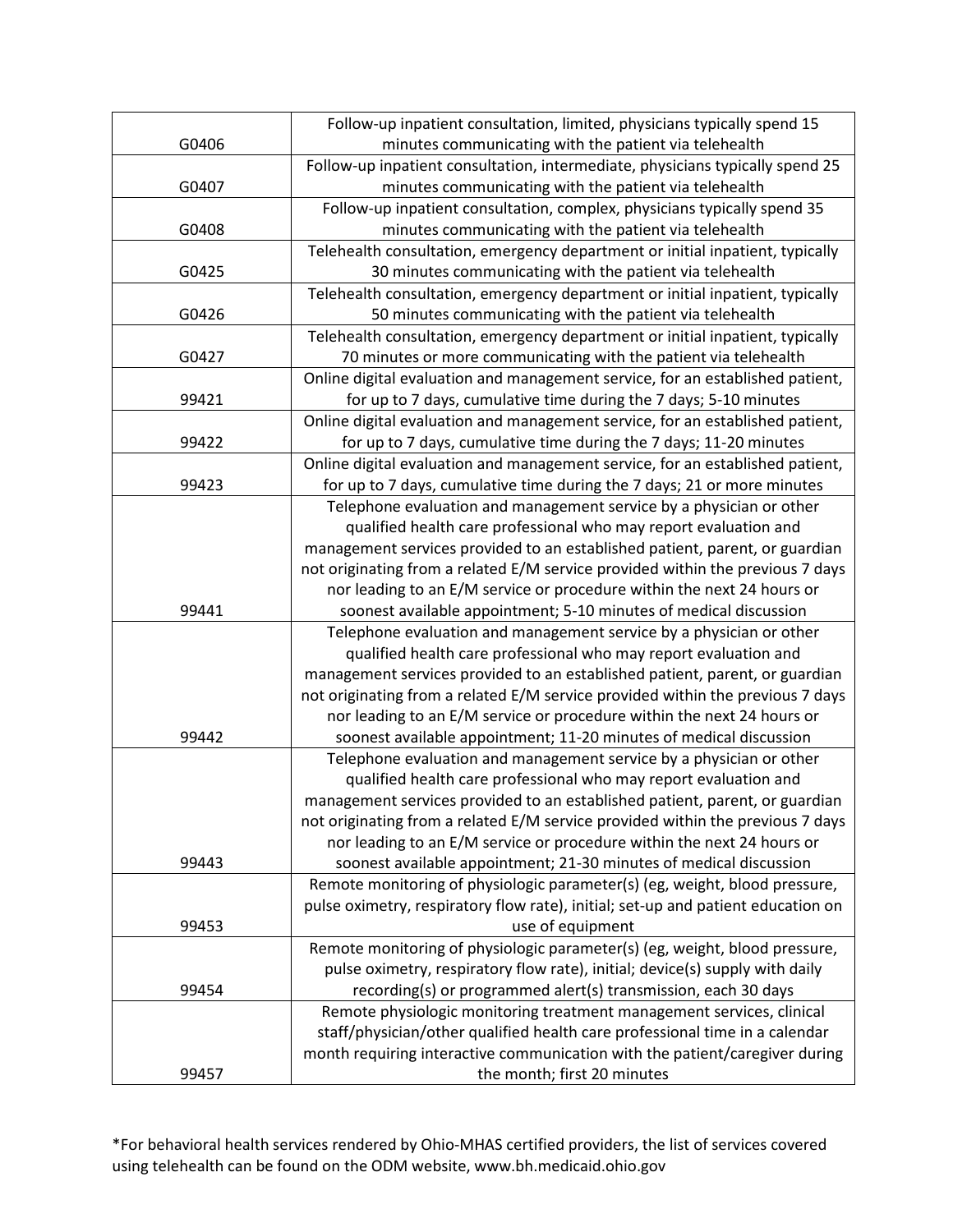|          | Remote physiologic monitoring treatment management services, clinical          |
|----------|--------------------------------------------------------------------------------|
|          | staff/physician/other qualified health care professional time in a calendar    |
|          | month requiring interactive communication with the patient/caregiver during    |
|          | the month; each additional 20 minutes (List separately in addition to code for |
| 99458    | primary procedure)                                                             |
|          | Medical nutrition therapy; initial assessment and intervention, each 15        |
| 97802    | minutes                                                                        |
|          | Medical nutrition therapy; re-assessment and intervention, each 15 minutes     |
| 97803    |                                                                                |
|          | Medical nutrition therapy; group (2 or more individuals), each 30 minutes      |
| 97804    |                                                                                |
|          | Lactation counseling; initial assessment and intervention, each 15 minutes     |
| 97802 TH |                                                                                |
|          | Lactation counseling; re-assessment and intervention, each 15 minutes          |
| 97803 TH |                                                                                |
|          | Lactation counseling; group with 2 or more individuals), each 30 minutes.      |
| 97804 TH |                                                                                |
|          | Specialized Recovery Services (SRS) program – supported employment             |
| H2023    |                                                                                |
|          | Specialized Recovery Services (SRS) program - ongoing support to maintain      |
| H2025    | employment                                                                     |
|          | Specialized Recovery Services (SRS) program - case management                  |
| T1016    |                                                                                |
|          | Specialized Recovery Services (SRS) program - peer recovery support services   |
| H0038    |                                                                                |
|          | Family psychotherapy without patient present                                   |
| 90846    |                                                                                |
|          | Family psychotherapy with patient present                                      |
| 90847    |                                                                                |
|          | Telehealth originating site fee                                                |
| Q3014    |                                                                                |

| Occupational Therapy, Physical Therapy, Speech-Language Pathology, and Audiology Services |                                                                              |
|-------------------------------------------------------------------------------------------|------------------------------------------------------------------------------|
| 92507                                                                                     | Treatment of speech, language, voice, communication, and/or auditory         |
|                                                                                           | processing disorder; individual                                              |
| 92508                                                                                     | Treatment of speech, language, voice, communication, and/or auditory         |
|                                                                                           | processing disorder; group, 2 or more individuals                            |
| 92521                                                                                     | Evaluation of speech fluency (eg, stuttering, cluttering)                    |
| 92522                                                                                     | Evaluation of speech sound production (eg, articulation, phonological        |
|                                                                                           | process, apraxia, dysarthria);                                               |
| 92523                                                                                     | Evaluation of speech sound production (eg, articulation, phonological        |
|                                                                                           | process, apraxia, dysarthria); with evaluation of language comprehension and |
|                                                                                           | expression (eg, receptive and expressive language)                           |
| 92524                                                                                     | Behavioral and qualitative analysis of voice and resonance                   |
| 92556                                                                                     | Speech audiometry threshold; with speech recognition                         |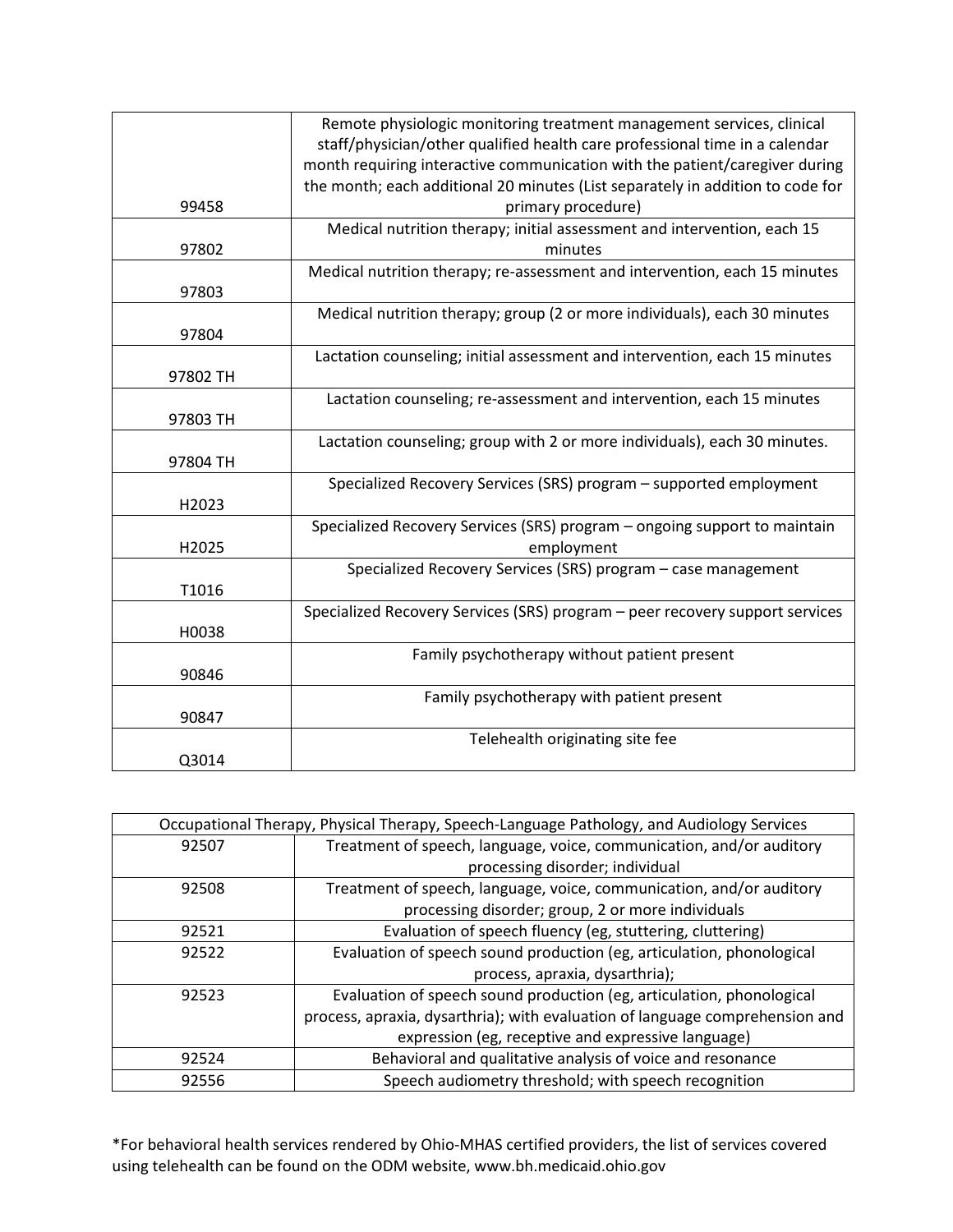| 92601 | Diagnostic analysis of cochlear implant, patient younger than 7 years of age; |
|-------|-------------------------------------------------------------------------------|
|       | with programming                                                              |
| 92602 | Diagnostic analysis of cochlear implant, patient younger than 7 years of age; |
|       | subsequent reprogramming                                                      |
| 92603 | Diagnostic analysis of cochlear implant, age 7 years or older; with           |
|       | programming                                                                   |
| 92607 | Evaluation for prescription for speech-generating augmentative and            |
|       | alternative communication device, face-to-face with the patient; first hour   |
| 92608 | Evaluation for prescription for speech-generating augmentative and            |
|       | alternative communication device, face-to-face with the patient; each         |
|       | additional 30 minutes (List separately in addition to code for primary        |
|       | procedure)                                                                    |
| 92609 | Therapeutic services for the use of speech-generating device, including       |
|       | programming and modification                                                  |
| 96110 | Developmental screening (eg, developmental milestone survey, speech and       |
|       | language delay screen), with scoring and documentation, per standardized      |
|       | instrument                                                                    |
| 96112 | Developmental test administration (including assessment of fine and/or gross  |
|       | motor, language, cognitive level, social, memory and/or executive functions   |
|       | by standardized developmental instruments when performed), by physician       |
|       | or other qualified health care professional, with interpretation and report;  |
|       | first hour                                                                    |
| 96113 | Developmental test administration (including assessment of fine and/or gross  |
|       | motor, language, cognitive level, social, memory and/or executive functions   |
|       | by standardized developmental instruments when performed), by physician       |
|       | or other qualified health care professional, with interpretation and report;  |
|       | each additional 30 minutes                                                    |
| 97161 | Physical therapy evaluation: low complexity. Typically, 20 minutes are spent  |
|       | face-to-face with the patient and/or family.                                  |
| 97162 | Physical therapy evaluation: moderate complexity. Typically, 30 minutes are   |
|       | spent face-to-face with the patient and/or family.                            |
| 97164 | Re-evaluation of physical therapy established plan of care. Typically, 20     |
|       | minutes are spent face-to-face with the patient and/or family.                |
| 97165 | Occupational therapy evaluation, low complexity. Typically, 30 minutes are    |
|       | spent face-to-face with the patient and/or family.                            |
| 97166 | Occupational therapy evaluation, moderate complexity. Typically, 45 minutes   |
|       | are spent face-to-face with the patient and/or family.                        |
| 97168 | Re-evaluation of occupational therapy established plan of care. Typically, 30 |
|       | minutes are spent face-to-face with the patient and/or family.                |
| 97129 | Therapeutic interventions that focus on cognitive function and compensatory   |
|       | strategies to manage the performance of an activity (eg, managing time or     |
|       | schedules, initiating, organizing, and sequencing tasks), direct (one-on-one) |
|       | patient contact; initial 15 minutes                                           |
| 97130 | Therapeutic interventions that focus on cognitive function and compensatory   |
|       | strategies to manage the performance of an activity (eg, managing time or     |
|       | schedules, initiating, organizing, and sequencing tasks), direct (one-on-one) |